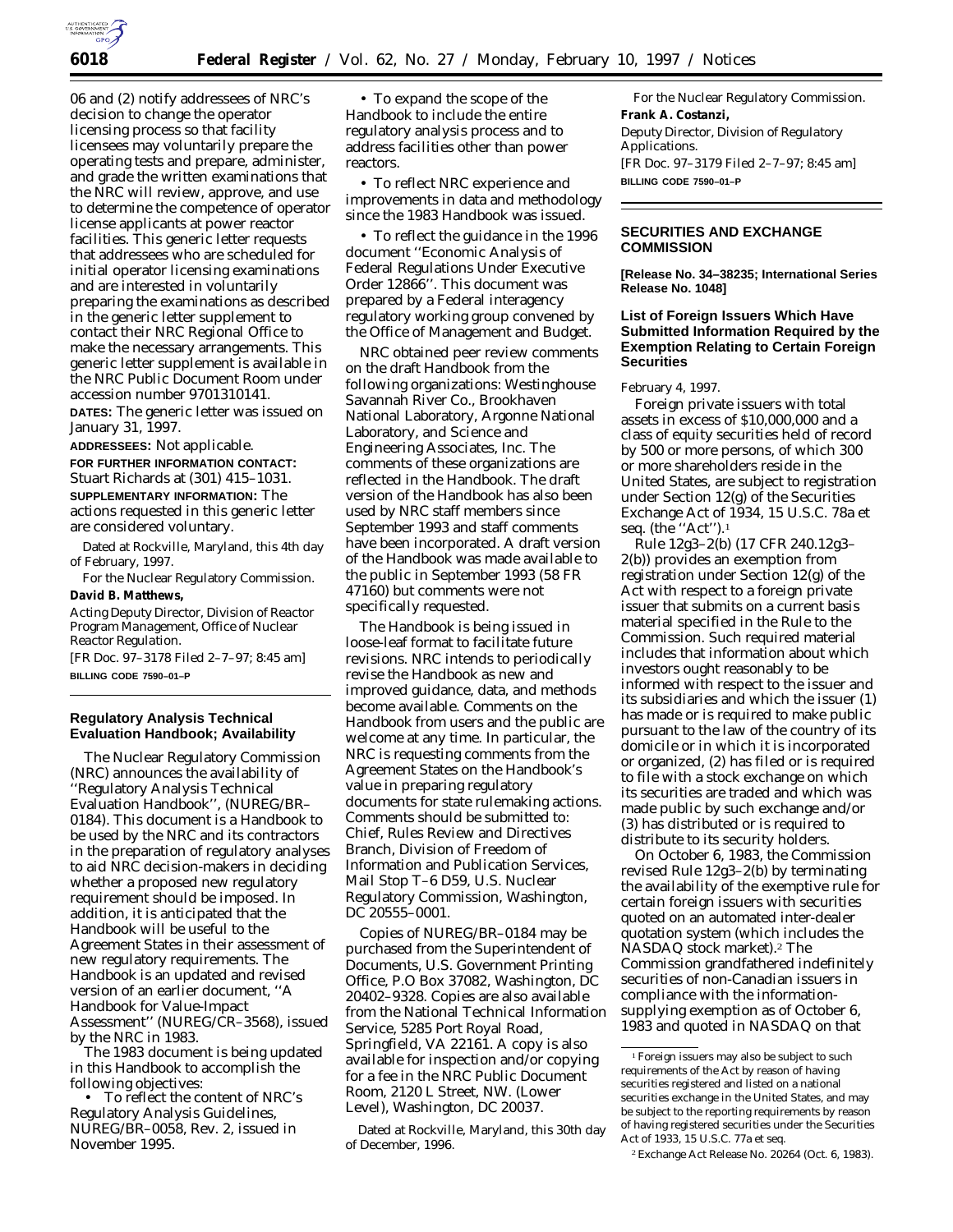date.3 The Commission extended the exemption to Canadian securities only until January, 1986.

When it adopted Rule 12g3–2 and other rules relating to foreign securities,<sup>4</sup> the Commission indicated that from time to time it would issue lists showing those foreign issuers that have claimed exemptions from the registration provisions of Section 12(g) of the Act.5 The purpose of the present release is to call to the attention of brokers, dealers, and investors that some form of relatively current information concerning the foreign issuers included on the following list is available in the

public files of the Commission.6 The Commission also wishes to bring to the attention of brokers, dealers, and investors the fact that current information concerning foreign issuers may not necessarily be available in the United States.7 The Commission continues to expect that brokers and dealers will consider this fact in connection with their obligations under the federal securities laws to have a reasonable basis for recommending these securities to their customers.<sup>8</sup>

Any questions regarding Rule 12g3–2 or the list included herein should be directed to Andrea R. Biller, Office of

International Corporate Finance, Division of Corporation Finance, Securities and Exchange Commission, Washington, D.C. 20549 ((202) 942– 2990). Requests for copies of the documents in the files should be directed to the Public Reference Room, Securities and Exchange Commission, Washington, D.C. 20549 ((202) 942– 8090).

For the Commission, by the Division of Corporation Finance, pursuant to delegated authority.

**Margaret H. McFarland,**

*Deputy Secretary.*

| Company                                                | Country | File No.   |
|--------------------------------------------------------|---------|------------|
|                                                        |         | 82-4254    |
|                                                        |         | 82-1071    |
|                                                        |         | 82-3688    |
|                                                        |         | 82-2871    |
|                                                        |         | 82-3246    |
|                                                        |         | 82-4497    |
|                                                        |         | 82-2622    |
|                                                        |         | 82-4475    |
|                                                        |         | 82-4249    |
|                                                        |         | 82-4302    |
|                                                        |         | 82-4132    |
|                                                        |         | 82-4157    |
|                                                        |         |            |
|                                                        |         | 82-4010    |
| AVVA Technologies Inc …………………………………………………………………………………… |         | 82-3922    |
|                                                        |         | 82-3025    |
|                                                        |         | 82-4321    |
|                                                        |         | 82-4355    |
|                                                        |         | 82-2796    |
|                                                        |         | 82-4278    |
|                                                        |         | 82-4192    |
|                                                        |         | 82-4137    |
|                                                        |         | 82-3675    |
|                                                        |         | 82-3195    |
|                                                        |         | $82 - 245$ |
|                                                        |         | 82-4284    |
|                                                        |         | 82-2330    |
|                                                        |         | 82-3104    |
|                                                        |         | 82-4035    |
|                                                        |         | 82-695     |
|                                                        |         | 82-3307    |
|                                                        |         | 82-4008    |
|                                                        |         | 82-1020    |
|                                                        |         | 82-1569    |
|                                                        |         | 82-3403    |
|                                                        |         | 82-3340    |
|                                                        |         |            |
|                                                        |         | 82-4038    |
|                                                        |         | 82-878     |
|                                                        |         | 82-3122    |
|                                                        |         | 82-3694    |
|                                                        |         | 82-3399    |
|                                                        |         | 82-1856    |
|                                                        |         | 82-2950    |
|                                                        |         | 82-1770    |
|                                                        |         | 82-4348    |
|                                                        |         | 82-3473    |
|                                                        |         | 82-3318    |

3 If, however, the securities are delisted from an automated inter-dealer quotation system or the issuer fails to maintain or otherwise meet the requirements of the exemption, the grandfather provision will cease to apply.

4Exchange Act Release No. 8066 (Apr. 28, 1967). 5Exchange Act Release No. 36200 (Sept. 7, 1995) contained the last such list.

6 Inclusion of an issuer on the following list is not an affirmation by the Commission that the issuer has complied or is complying with all the conditions of the exemption provided by Rule 12g3–2(b). The list does identify those issuers that both have claimed the exemption and have submitted relatively current information to the Commission as of January 23, 1997.

7Paragraph (a)(4) of Rule 15c2–11 [17 CFR 240.15c2–11] requires a broker-dealer initiating a quotation for securities of a foreign private issuer to maintain in its files, and to make reasonably available upon request, the information furnished to the Commission pursuant to Rule 12g3–2(b) since the beginning of the issuer's last fiscal year.

8See, *e.g., Hanly* v. *SEC,* 415 F.2d 589 (2nd Cir. 1969) (broker-dealer cannot recommend a security unless an adequate and reasonable basis exists for such recommendation).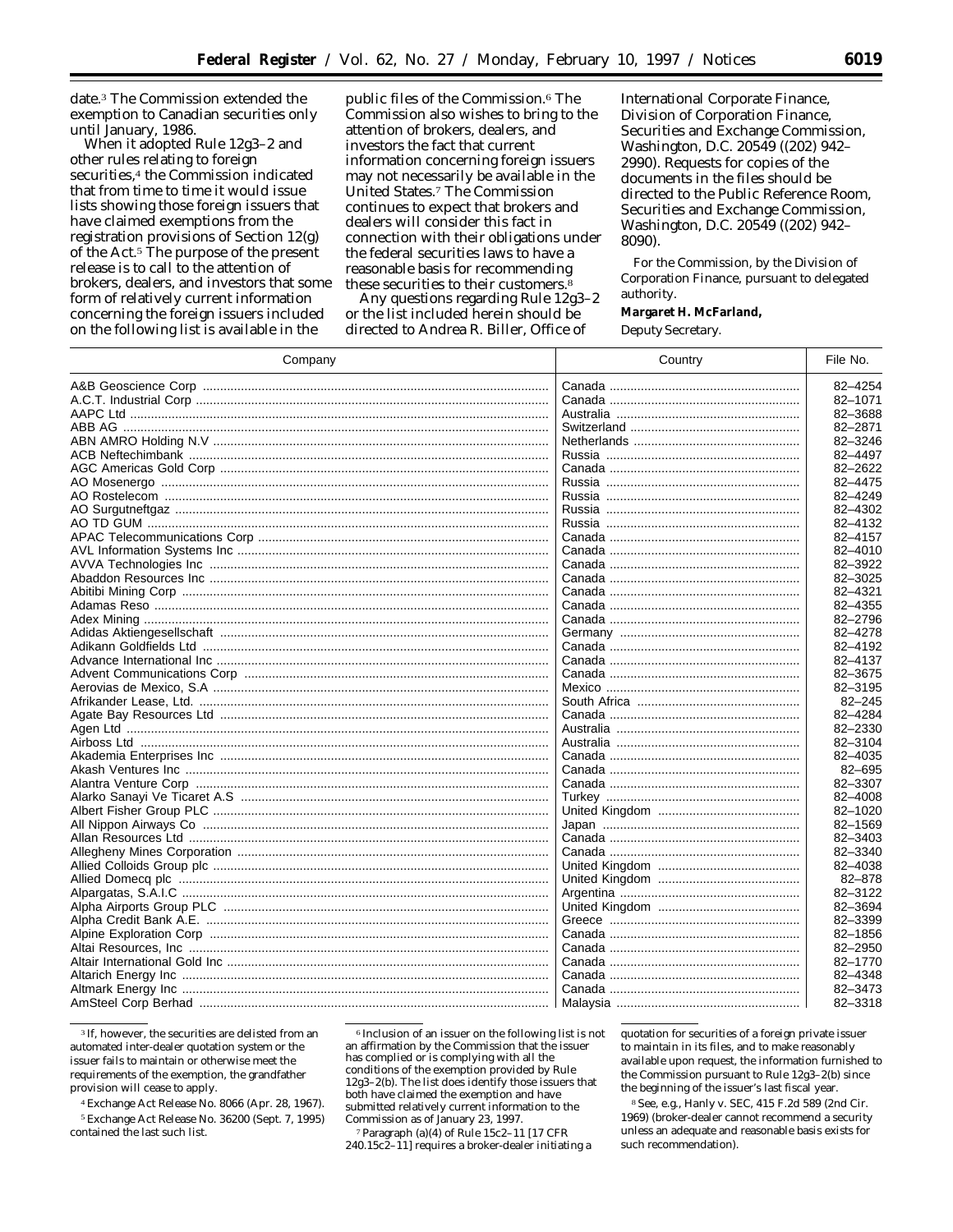| Company                                               | Country | File No.           |
|-------------------------------------------------------|---------|--------------------|
|                                                       |         | 82-3071            |
|                                                       |         | 82-2991            |
|                                                       |         | 82-1544            |
|                                                       |         | 82-3263            |
|                                                       |         | 82-3435            |
|                                                       |         | 82-3283            |
|                                                       |         | 82-4158            |
|                                                       |         | 82-1840            |
|                                                       |         | 82-3410            |
|                                                       |         | 82-3078<br>82-4169 |
|                                                       |         | 82-3732            |
|                                                       |         | 82-3319            |
|                                                       |         | $82 - 97$          |
|                                                       |         | $82 - 146$         |
|                                                       |         | 82-2384            |
|                                                       |         | 82-3858            |
|                                                       |         | 82-4096            |
|                                                       |         | 82-1244            |
|                                                       |         | 82-3103<br>82-3763 |
|                                                       |         | 82-3945            |
|                                                       |         | 82-2857            |
| Archon Minerals Ltd ……………………………………………………………………………………… |         | 82-4171            |
|                                                       |         | 82-4150            |
|                                                       |         | 82-1320            |
|                                                       |         | 82-4185            |
|                                                       |         | 82-4097            |
|                                                       |         | 82-3965            |
|                                                       |         | 82-3996            |
|                                                       |         | 82-3708<br>82-3577 |
|                                                       |         | 82-2842            |
|                                                       |         | 82-4429            |
|                                                       |         | 82-4517            |
|                                                       |         | 82-3930            |
|                                                       |         | 82-4325            |
|                                                       |         | 82-1906            |
|                                                       |         | $82 - 812$         |
|                                                       |         | 82-1556            |
|                                                       |         | 82-3452<br>82-856  |
|                                                       |         | 82-3351            |
|                                                       |         | 82-3810            |
|                                                       |         | 82-4427            |
|                                                       |         | 82-4482            |
|                                                       |         | 82-4519            |
|                                                       |         | 82-4323            |
|                                                       |         | $82 - 33$          |
|                                                       |         | 82-2038            |
|                                                       |         | 82-3372<br>82-3909 |
|                                                       |         | 82-3404            |
|                                                       |         | 82-2246            |
|                                                       |         | 82-3089            |
|                                                       |         | 82-4489            |
|                                                       |         | 82-4212            |
|                                                       |         | 82-898             |
|                                                       |         | 82-2914            |
|                                                       |         | 82-1342<br>82-4422 |
|                                                       |         | 82-3707            |
|                                                       |         | 82-4116            |
|                                                       |         | 82-2814            |
|                                                       |         | 82-4183            |
|                                                       |         | 82-4133            |
|                                                       |         | 82-4378            |
|                                                       |         | 82-4296            |
|                                                       |         | 82-3508            |
|                                                       |         | 82-4301            |
|                                                       |         | 82-4370<br>82-3830 |
|                                                       |         | 82-4233            |
|                                                       |         | 82-3919            |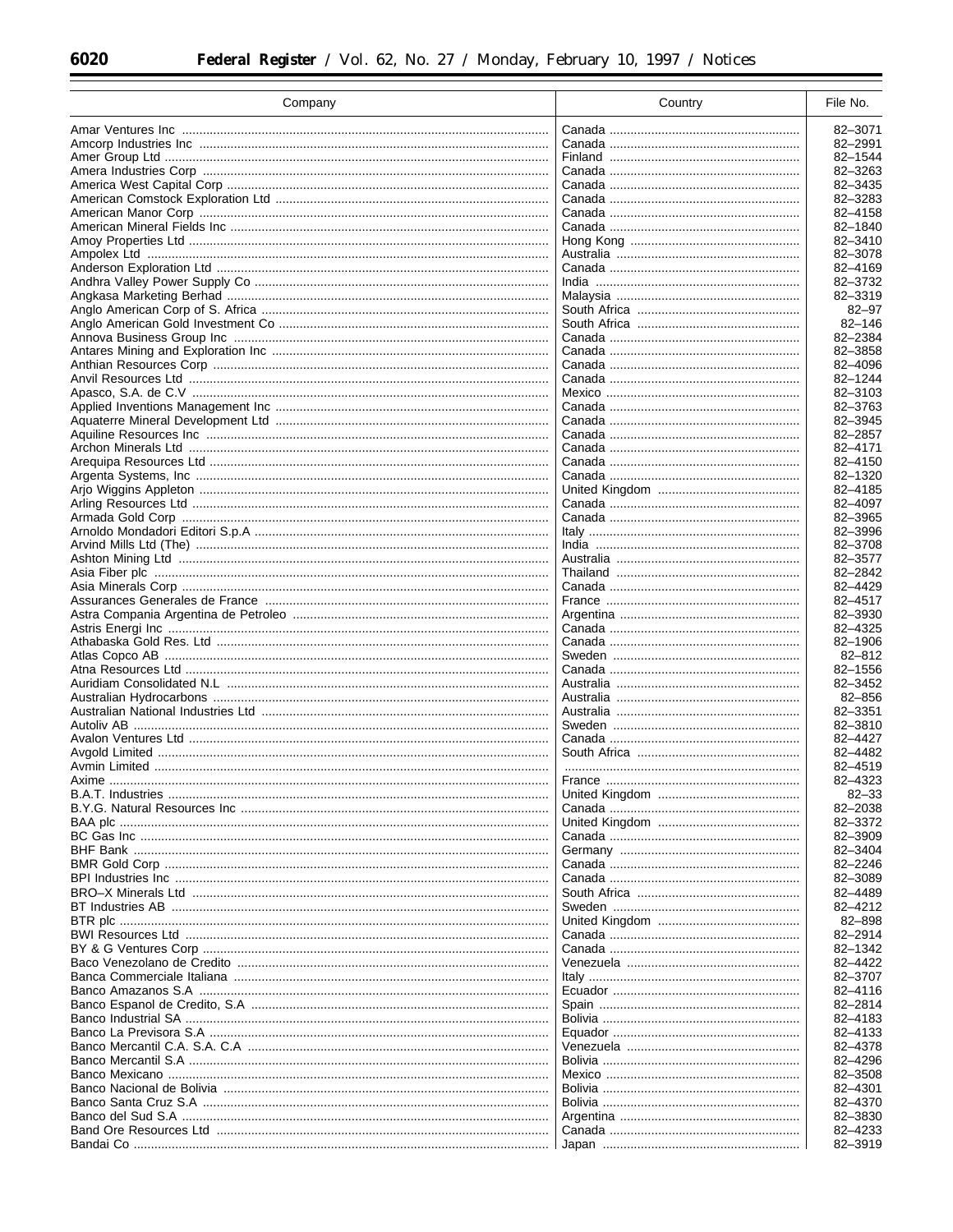| Company                                              | Country | File No.              |
|------------------------------------------------------|---------|-----------------------|
|                                                      |         | 82-4257               |
|                                                      |         | 82-3443               |
|                                                      |         | 82-132                |
|                                                      |         | 82-3240               |
|                                                      |         | 82-2972               |
|                                                      |         | 82-4309               |
|                                                      |         | 82-4215               |
|                                                      |         | 82-3948               |
|                                                      |         | 82-3777<br>82-1054    |
|                                                      |         | 82-4182               |
|                                                      |         | 82-4273               |
|                                                      |         | 82-2491               |
| Bergesen oy A/S …………………………………………………………………………………………   |         | 82-1697               |
|                                                      |         | 82-2677               |
|                                                      |         | 82-2580               |
|                                                      |         | 82-3349               |
|                                                      |         | 82-1600               |
|                                                      |         | 82-3570               |
|                                                      |         | 82-4373               |
|                                                      |         | 82-4520               |
|                                                      |         | 82-2780<br>82-927     |
|                                                      |         | 82-4386               |
|                                                      |         | 82-2213               |
|                                                      |         | 82-3302               |
|                                                      |         | 82-3534               |
|                                                      |         | 82-4089               |
|                                                      |         | 82-1562               |
|                                                      |         | 82-3123               |
|                                                      |         | 82-3651               |
|                                                      |         | 82-4467               |
|                                                      |         | 82-1656               |
|                                                      |         | 82-863                |
|                                                      |         | 82-1650<br>$82 - 219$ |
|                                                      |         | 82-2273               |
|                                                      |         | 82-4414               |
|                                                      |         | 82-2121               |
|                                                      |         | 82-4042               |
| Brazil Realty S.A ………………………………………………………………………………………… |         | 82-4454               |
|                                                      |         | 82-1647               |
|                                                      |         | 82-2143               |
|                                                      |         | 82-1377               |
|                                                      |         | 82-3073               |
|                                                      |         | 82-1264<br>82-4426    |
|                                                      |         | 82-4186               |
|                                                      |         | $82 - 5$              |
|                                                      |         | 82-1565               |
|                                                      |         | 82-4266               |
|                                                      |         | 82-3202               |
|                                                      |         | 82-3862               |
|                                                      |         | 82-3667               |
|                                                      |         | 82-3176               |
|                                                      |         | 82-4274               |
|                                                      |         | 82-3477               |
|                                                      |         | $82 - 781$            |
|                                                      |         | 82-3785               |
|                                                      |         | 82-3947<br>82-3555    |
|                                                      |         | 82-2911               |
|                                                      |         | 82-3525               |
|                                                      |         | 82-1914               |
|                                                      |         | 82-3288               |
|                                                      |         | 82-3203               |
|                                                      |         | $82 - 103$            |
|                                                      |         | 82-4523               |
|                                                      |         | 82-4196               |
|                                                      |         | 82-4478               |
|                                                      |         | 82-3094               |
|                                                      |         | 82-2367               |
|                                                      |         | 82-4305<br>82-4020    |
|                                                      |         |                       |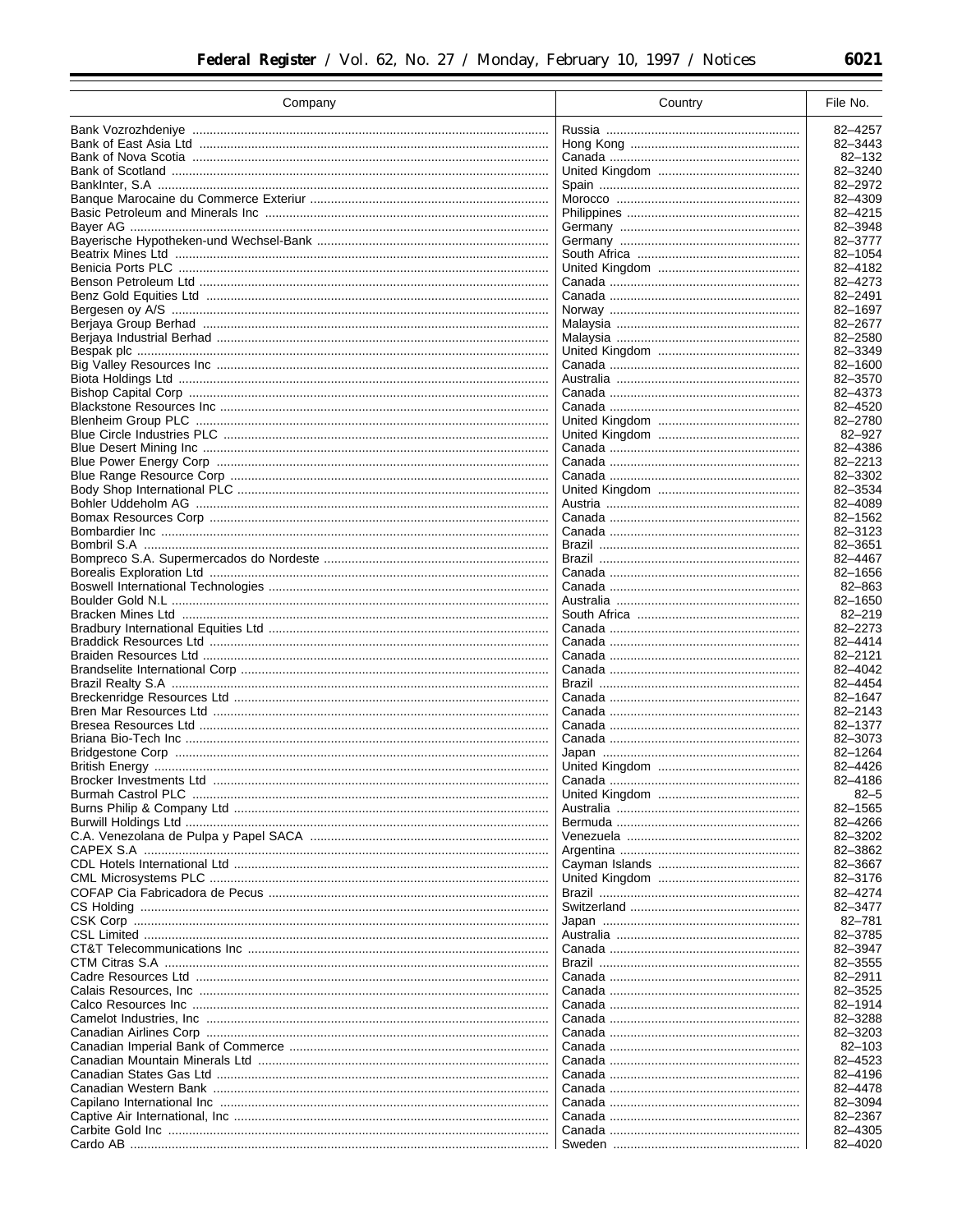| Company | Country | File No.              |
|---------|---------|-----------------------|
|         |         | 82-3715               |
|         |         | 82-4104               |
|         |         | 82-4111               |
|         |         | 82-1431               |
|         |         | 82-2728               |
|         |         | 82-4106               |
|         |         | 82-1918               |
|         |         | 82-2472               |
|         |         | 82-1390               |
|         |         | 82-1990<br>$82 - 171$ |
|         |         | 82-3911               |
|         |         | 82-2744               |
|         |         | 82-4313               |
|         |         | 82-3868               |
|         |         | $82 - 354$            |
|         |         | 82-4518               |
|         |         | 82-4384               |
|         |         | 82-3666               |
|         |         | 82-4485               |
|         |         | 82-4286               |
|         |         | 82-4418               |
|         |         | 82-4493<br>82-3316    |
|         |         | 82-3953               |
|         |         | 82-4175               |
|         |         | 82-4138               |
|         |         | 82-4201               |
|         |         | 82-4202               |
|         |         | 82-4203               |
|         |         | 82-3987               |
|         |         | 82-4135               |
|         |         | 82-4177               |
|         |         | 82-3596               |
|         |         | 82-3954               |
|         |         | 82-4506               |
|         |         | 82-3018<br>82-1180    |
|         |         | 82-3927               |
|         |         | 82-3504               |
|         |         | 82-3336               |
|         |         | 82-1680               |
|         |         | 82-4283               |
|         |         | 82-3672               |
|         |         | 82-2960               |
|         |         | 82-1742               |
|         |         | 82-4062               |
|         |         | 82-2994               |
|         |         | 82-1115<br>82-3365    |
|         |         | 82-2521               |
|         |         | 82-4290               |
|         |         | 82-2456               |
|         |         | 82-2523               |
|         |         | 82-3612               |
|         |         | 82-4102               |
|         |         | 82-3814               |
|         |         | 82-3354               |
|         |         | 82-2946               |
|         |         | 82-4189               |
|         |         | 82-4352               |
|         |         | 82-3465               |
|         |         | 82-3691               |
|         |         | 82-3842<br>82-3550    |
|         |         | 82-4368               |
|         |         | 82-3295               |
|         |         | 82-3982               |
|         |         | 82-4445               |
|         |         | 82-3378               |
|         |         | 82-4003               |
|         |         | 82-1003               |
|         |         | 82-2445               |
|         |         | 82-3238               |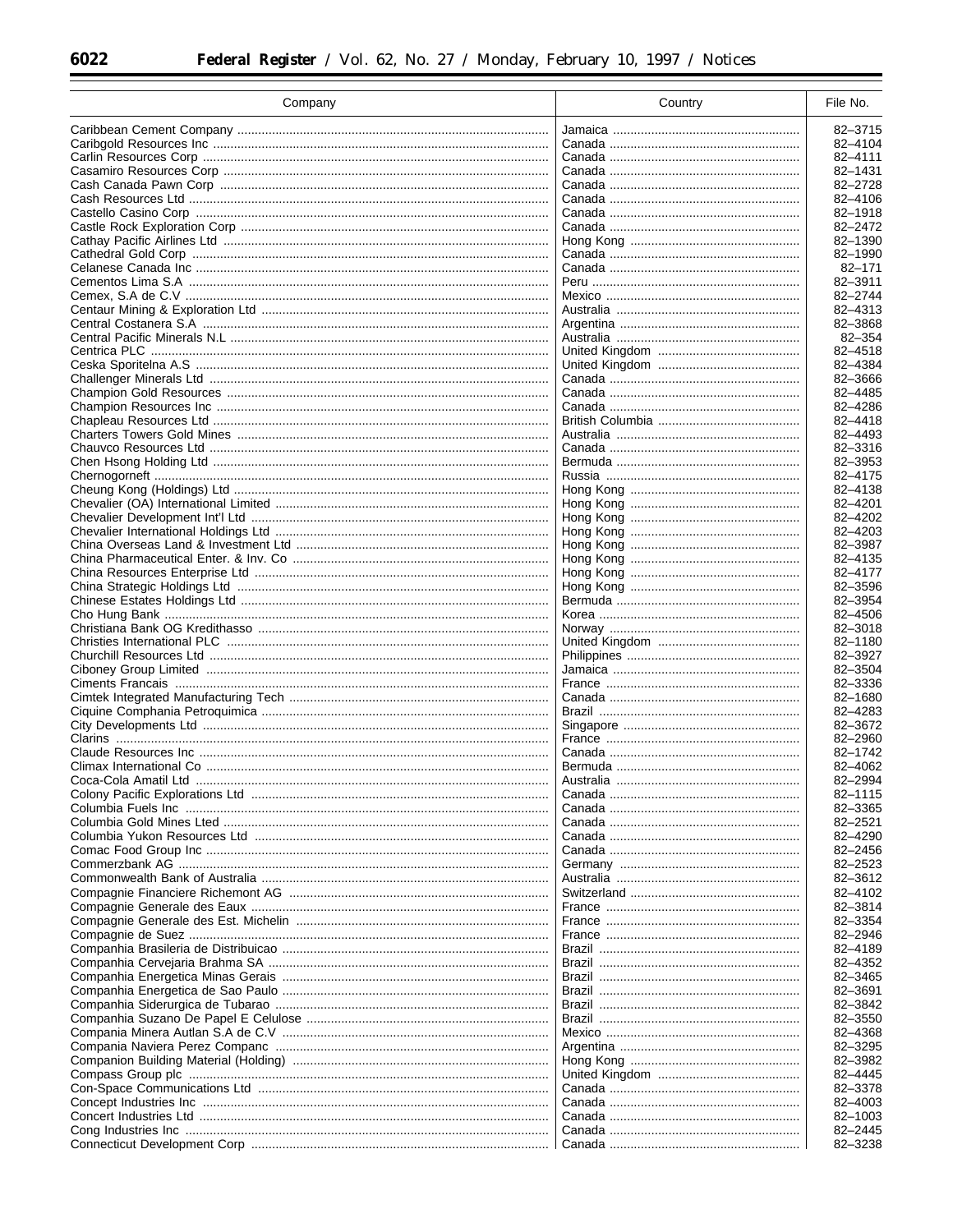| Company | Country | File No.             |
|---------|---------|----------------------|
|         |         | 82-3769              |
|         |         | 82-2675              |
|         |         | 82-2948              |
|         |         | 82-1370              |
|         |         | 82-2583              |
|         |         | 82-4126<br>82-723    |
|         |         | 82-4380              |
|         |         | 82-4377              |
|         |         | 82-1357              |
|         |         | 82-3358              |
|         |         | 82-4064              |
|         |         | 82-3177              |
|         |         | 82-3367<br>82-3989   |
|         |         | 82-3437              |
|         |         | 82-3870              |
|         |         | 82-2867              |
|         |         | 82-3775              |
|         |         | 82-4033              |
|         |         | 82-3662              |
|         |         | 82-3641<br>82-4219   |
|         |         | 82-2636              |
|         |         | 82-4498              |
|         |         | 82-1643              |
|         |         | 82-3602              |
|         |         | 82-1978              |
|         |         | 82-3736              |
|         |         | 82-4507              |
|         |         | 82-4234              |
|         |         | 82-3120<br>82-3931   |
|         |         | 82-4272              |
|         |         | $82 - 230$           |
|         |         | 82-3455              |
|         |         | 82-2962              |
|         |         | 82-4402              |
|         |         | 82-4230              |
|         |         | 82-3069<br>$82 - 91$ |
|         |         | $82 - 246$           |
|         |         | 82-1535              |
|         |         | 82-4424              |
|         |         | 82-4435              |
|         |         | 82-1263              |
|         |         | 82-3967              |
|         |         | $82 - 627$           |
|         |         | 82-1349              |
|         |         | 82-334<br>82-3172    |
|         |         | 82-4118              |
|         |         | 82-2124              |
|         |         | 82-4383              |
|         |         | 82-4213              |
|         |         | 82-4136              |
|         |         | 82-1046              |
|         |         | 82-3331              |
|         |         | 82-3944              |
|         |         | 82-3226<br>82-3429   |
|         |         | $82 - 213$           |
|         |         | 82-2800              |
|         |         | $82 - 229$           |
|         |         | $82 - 124$           |
|         |         | 82-4425              |
|         |         | $82 - 19$            |
|         |         | 82-2467              |
|         |         | 82-4080              |
|         |         | 82-4342<br>82-4214   |
|         |         | 82-2372              |
|         |         | 82-1598              |
|         |         | 82-373               |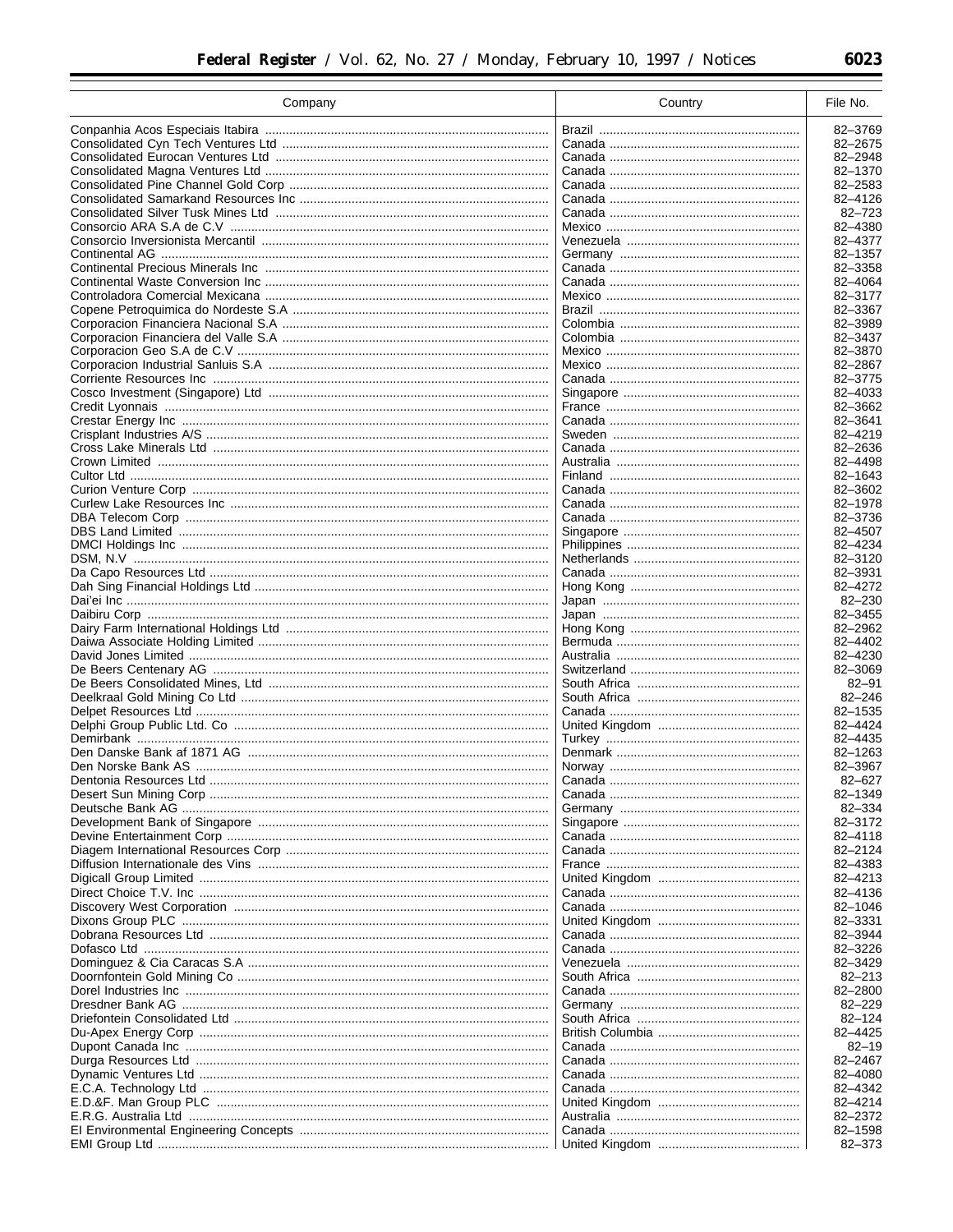| Company | Country | File No.                 |
|---------|---------|--------------------------|
|         |         | 82-4430                  |
|         |         | $82 - 603$               |
|         |         | $82 - 42$                |
|         |         | 82-3921                  |
|         |         | 82-3029                  |
|         |         | $82 - 289$<br>$82 - 239$ |
|         |         | 82-787                   |
|         |         | 82-3040                  |
|         |         | 82-1929                  |
|         |         | 82-4421                  |
|         |         | 82-4229                  |
|         |         | 82-966                   |
|         |         | 82-4268<br>82-4015       |
|         |         | 82-1888                  |
|         |         | 82-4308                  |
|         |         | $82 - 266$               |
|         |         | 82-3191                  |
|         |         | 82-3578                  |
|         |         | 82-4409                  |
|         |         | 82-2958                  |
|         |         | 82-2951<br>82-1456       |
|         |         | 82-3886                  |
|         |         | 82-969                   |
|         |         | 82-2215                  |
|         |         | 82-4306                  |
|         |         | 82-4246                  |
|         |         | 82-4474                  |
|         |         | 82-4335<br>82-1066       |
|         |         | 82-1302                  |
|         |         | 82-4432                  |
|         |         | 82-4188                  |
|         |         | 82-4410                  |
|         |         | 82-3618                  |
|         |         | 82-3571<br>82-4420       |
|         |         | 82-3535                  |
|         |         | 82-4269                  |
|         |         | 82-2882                  |
|         |         | 82-1310                  |
|         |         | 82-3505                  |
|         |         | 82-1784<br>82-4236       |
|         |         | 82-1713                  |
|         |         | 82-1748                  |
|         |         | 82-3929                  |
|         |         | 82-3600                  |
|         |         | 82-3188                  |
|         |         | 82-4322<br>82-4330       |
|         |         | 82-3839                  |
|         |         | 82-2303                  |
|         |         | 82-3536                  |
|         |         | 82-4163                  |
|         |         | 82-3494                  |
|         |         | 82-836                   |
|         |         | 82-4461<br>82-3449       |
|         |         | 82-668                   |
|         |         | 82-3907                  |
|         |         | 82-3009                  |
|         |         | 82-3743                  |
|         |         | 82-4079                  |
|         |         | 82-2177                  |
|         |         | 82-3139<br>$82 - 20$     |
|         |         | 82-2783                  |
|         |         | 82-3979                  |
|         |         | 82-4044                  |
|         |         | 82-1711                  |
|         |         | 82-3286                  |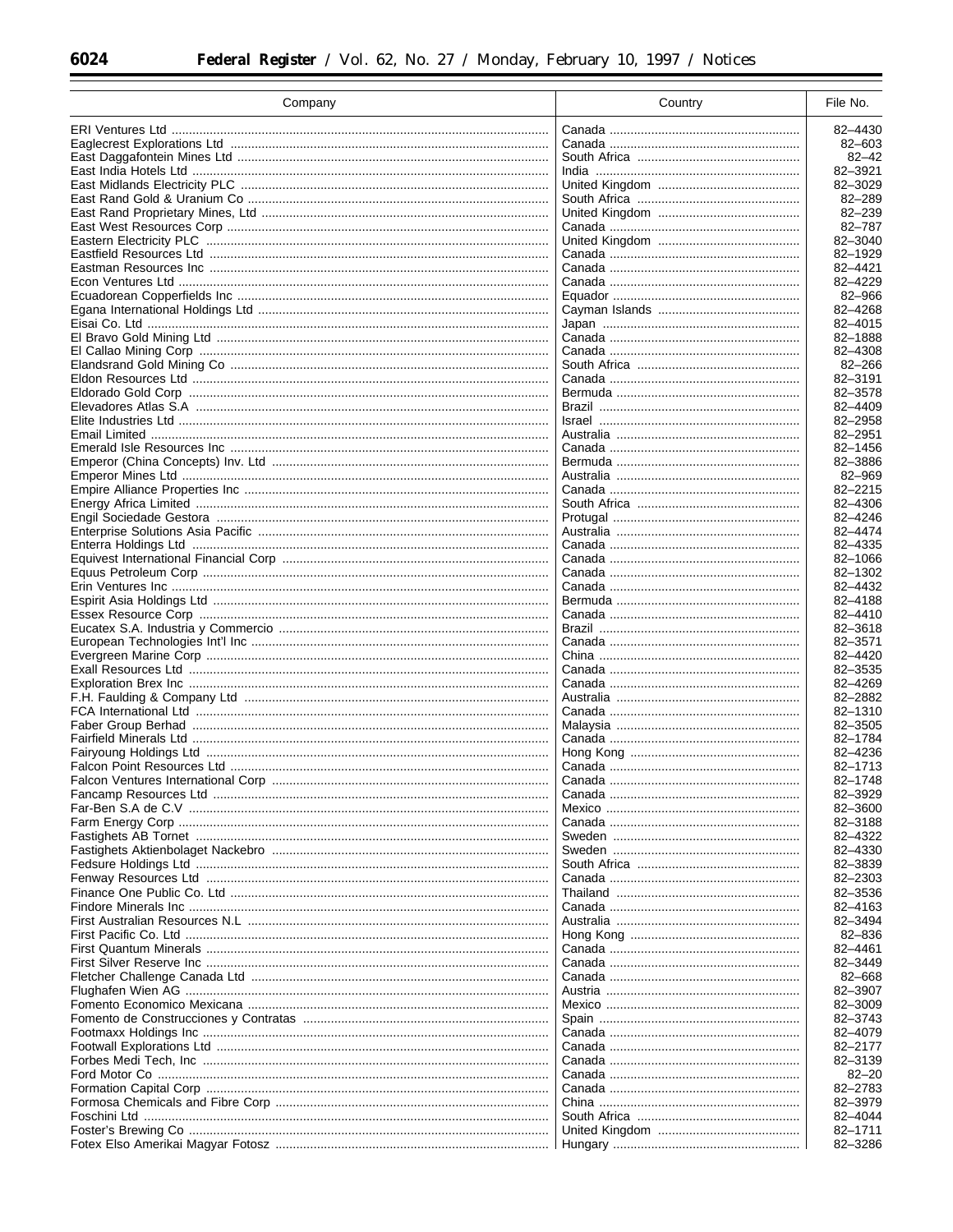| Company | Country | File No.           |
|---------|---------|--------------------|
|         |         | 82-3264            |
|         |         | 82-3811            |
|         |         | 82-4164            |
|         |         | 82-3752            |
|         |         | 82-3649            |
|         |         | 82-2574            |
|         |         | 82-3588            |
|         |         | $82 - 44$          |
|         |         | 82-1131            |
|         |         | 82-3792            |
|         |         | 82-4357<br>82-4492 |
|         |         | $82 - 78$          |
|         |         | 82-2406            |
|         |         | 82-2192            |
|         |         | 82-1042            |
|         |         | 82-1644            |
|         |         | 82-4071            |
|         |         | 82-2511            |
|         |         | 82-2877            |
|         |         | 82-3489            |
|         |         | $82 - 235$         |
|         |         | $82 - 311$         |
|         |         | 82-4060            |
|         |         | 82-4499            |
|         |         | 82-1209            |
|         |         | 82-3625            |
|         |         | 82-4293<br>82-3780 |
|         |         | 82-4170            |
|         |         | 82-2640            |
|         |         | 82-1421            |
|         |         | 82-1970            |
|         |         | 82-4375            |
|         |         | 82-4025            |
|         |         | 82-4486            |
|         |         | 82-2753            |
|         |         | $82 - 214$         |
|         |         | $82 - 204$         |
|         |         | 82-2076            |
|         |         | 82-3604            |
|         |         | 82-1903            |
|         |         | 82-2748<br>82-659  |
|         |         | 82-4261            |
|         |         | $82 - 811$         |
|         |         | 82-2546            |
|         |         | 82-4026            |
|         |         | 82-4250            |
|         |         | 82-4162            |
|         |         | 82-1080            |
|         |         | 82-3857            |
|         |         | 82-2120            |
|         |         | 82-2009            |
|         |         | 82-4127            |
|         |         | $82 - 287$         |
|         |         | 82-3579            |
|         |         | 82-3974            |
|         |         | 82-3408            |
|         |         | 82-1100            |
|         |         | 82-1767            |
|         |         | 82-1764            |
|         |         | 82-3124            |
|         |         | 82-3322            |
|         |         | 82-3940            |
|         |         | 82-4227<br>82-3001 |
|         |         | 82-3742            |
|         |         | 82-3434            |
|         |         | 82-4379            |
|         |         | 82-3175            |
|         |         | 82-4211            |
|         |         | 82-4465            |
|         |         | 82-3325            |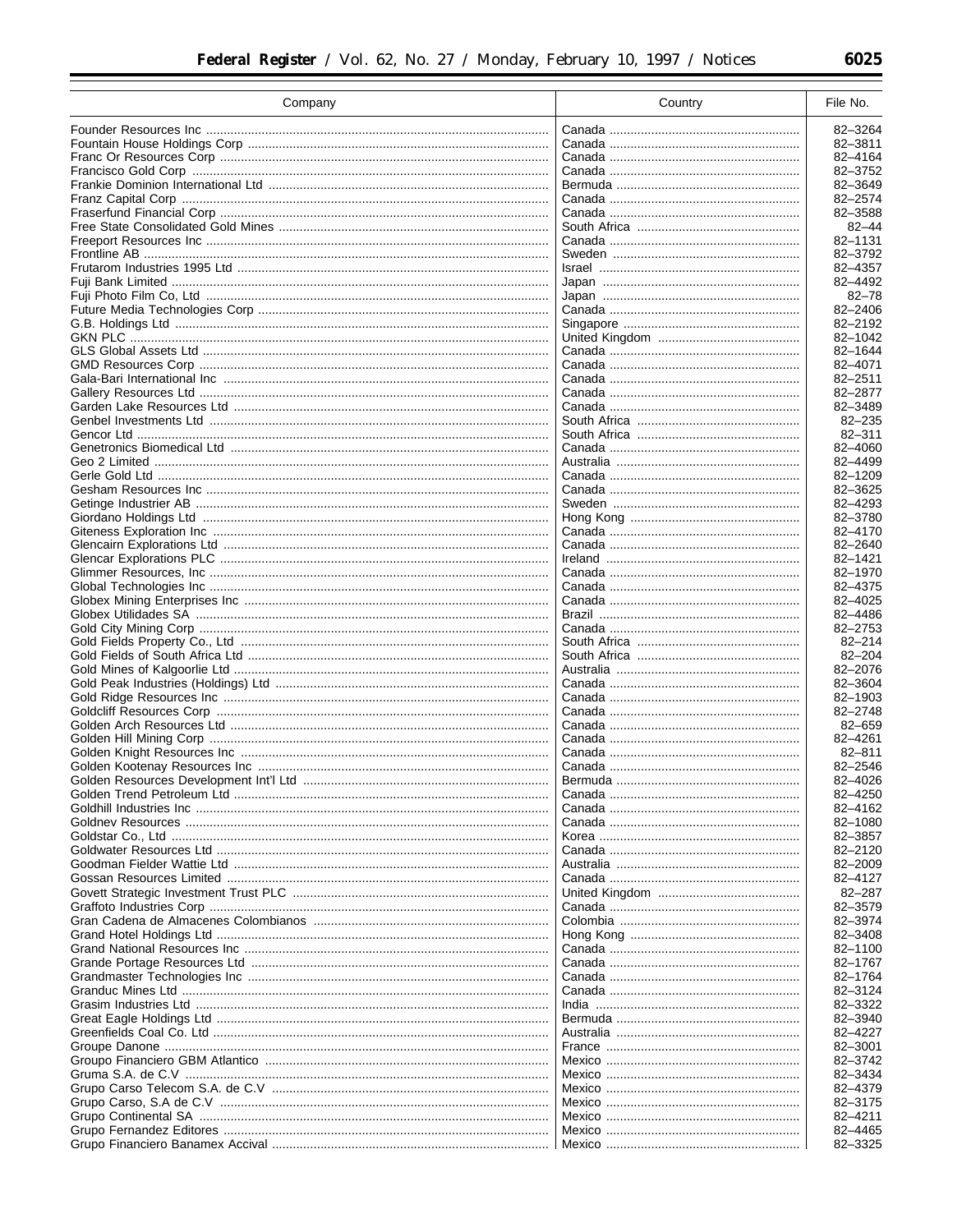| Company                                                 | Country | File No.           |
|---------------------------------------------------------|---------|--------------------|
|                                                         |         | 82-3273            |
|                                                         |         | 82-4243            |
|                                                         |         | 82-3447            |
|                                                         |         | 82-3142            |
|                                                         |         | 82-3818<br>82-4453 |
|                                                         |         | 82-4204            |
|                                                         |         | 82-4374            |
|                                                         |         | 82-4247            |
|                                                         |         | $82 - 857$         |
|                                                         |         | 82-1478            |
|                                                         |         | 82-3772            |
|                                                         |         | 82-2126            |
|                                                         |         | 82-4141<br>82-3949 |
|                                                         |         | 82-4366            |
|                                                         |         | 82-683             |
|                                                         |         | 82-4344            |
|                                                         |         | 82-3575            |
|                                                         |         | 82-1690            |
|                                                         |         | 82-3633            |
|                                                         |         | 82-1439            |
|                                                         |         | 82-1747<br>82-3638 |
|                                                         |         | 82-3451            |
|                                                         |         | 82-3427            |
|                                                         |         | 82-3472            |
|                                                         |         | 82-4500            |
|                                                         |         | 82-4122            |
|                                                         |         | 82-1870            |
|                                                         |         | 82-3022            |
|                                                         |         | 82-2879            |
|                                                         |         | 82-3844<br>82-3964 |
|                                                         |         | 82-1561            |
|                                                         |         | 82-3938            |
|                                                         |         | 82-4437            |
|                                                         |         | 82-3656            |
|                                                         |         | 82-4295            |
|                                                         |         | 82-4083            |
|                                                         |         | 82-2257<br>82-596  |
|                                                         |         | 82-1407            |
|                                                         |         | 82-3428            |
|                                                         |         | 82-1388            |
|                                                         |         | 82-4221            |
|                                                         |         | 82-3754            |
|                                                         |         | 82-1045            |
| Hol-Lac Gold Mines Ltd …………………………………………………………………………………… |         | 82-3529            |
|                                                         |         | 82-4093<br>82-1669 |
|                                                         |         | 82-1543            |
|                                                         |         | 82-3887            |
|                                                         |         | 82-2964            |
|                                                         |         | 82-4086            |
|                                                         |         | 82-1547            |
|                                                         |         | 82-3729            |
|                                                         |         | 82-4195            |
|                                                         |         | 82-2925<br>82-3741 |
|                                                         |         | 82-1374            |
|                                                         |         | 82-2218            |
|                                                         |         | 82-1281            |
|                                                         |         | 82-3543            |
|                                                         |         | 82-4252            |
|                                                         |         | 82-2090            |
|                                                         |         | 82-1617            |
|                                                         |         | 82-4326            |
|                                                         |         | 82-3423<br>82-3470 |
|                                                         |         | 82-2135            |
|                                                         |         | 82-3054            |
|                                                         |         | 82-3382            |
|                                                         |         | 82-4244            |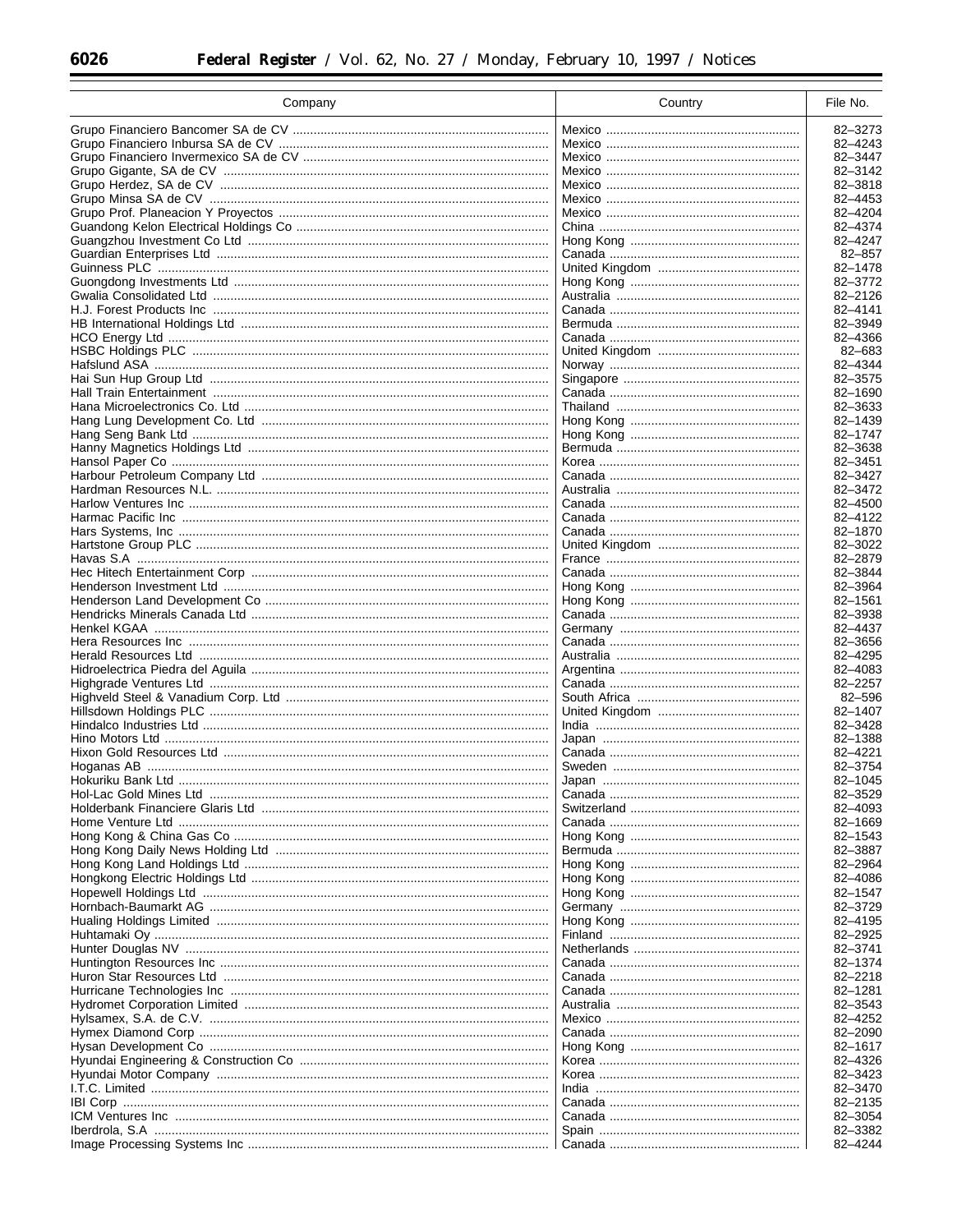| Company | Country | File No.           |
|---------|---------|--------------------|
|         |         | $82 - 118$         |
|         |         | 82-359             |
|         |         | 82-4087            |
|         |         | 82-1032            |
|         |         | 82-4440            |
|         |         | 82-1665            |
|         |         | 82-4066            |
|         |         | 82-4262            |
|         |         | 82-4298            |
|         |         | 82-3716            |
|         |         | 82-3797            |
|         |         | 82-2345            |
|         |         | 82-3481            |
|         |         | 82-1827            |
|         |         | 82-3281            |
|         |         | 82-2263            |
|         |         | 82-3956            |
|         |         | 82-4510            |
|         |         | 82-2302            |
|         |         | 82-3359<br>82-4294 |
|         |         | 82-4464            |
|         |         | 82-3828            |
|         |         | 82-4385            |
|         |         | 82-4470            |
|         |         | 82-3453            |
|         |         | 82-1540            |
|         |         | 82-4392            |
|         |         | 82-2306            |
|         |         | 82-3822            |
|         |         | 82-2375            |
|         |         | 82-3458            |
|         |         | 82-2930            |
|         |         | 82-2635            |
|         |         | 82-1965            |
|         |         | 82-2794<br>82-3850 |
|         |         | 82-3899            |
|         |         | 82-3988            |
|         |         | 82-4404            |
|         |         | 82-1449            |
|         |         | 82-2276            |
|         |         | 82-3248            |
|         |         | 82-1606            |
|         |         | 82-4511            |
|         |         | 82-3759            |
|         |         | 82-3134            |
|         |         | 82-3826            |
|         |         | 82–3243            |
|         |         | 82-4299            |
|         |         | 82-4390            |
|         |         | 82-913<br>82-4401  |
|         |         | 82-4416            |
|         |         | 82-3572            |
|         |         | 82-4458            |
|         |         | 82-1998            |
|         |         | 82-3720            |
|         |         | $82 - 122$         |
|         |         | 82-3943            |
|         |         | 82-4362            |
|         |         | 82-2963            |
|         |         | 82-3085            |
|         |         | 82-962             |
|         |         | 82-1257            |
|         |         | 82-4017            |
|         |         | 82-4291            |
|         |         | 82-1629            |
|         |         | 82-3765            |
|         |         | 82-4054            |
|         |         | 82-3854<br>82-2416 |
|         |         | 82-3200            |
|         |         | 82-502             |
|         |         |                    |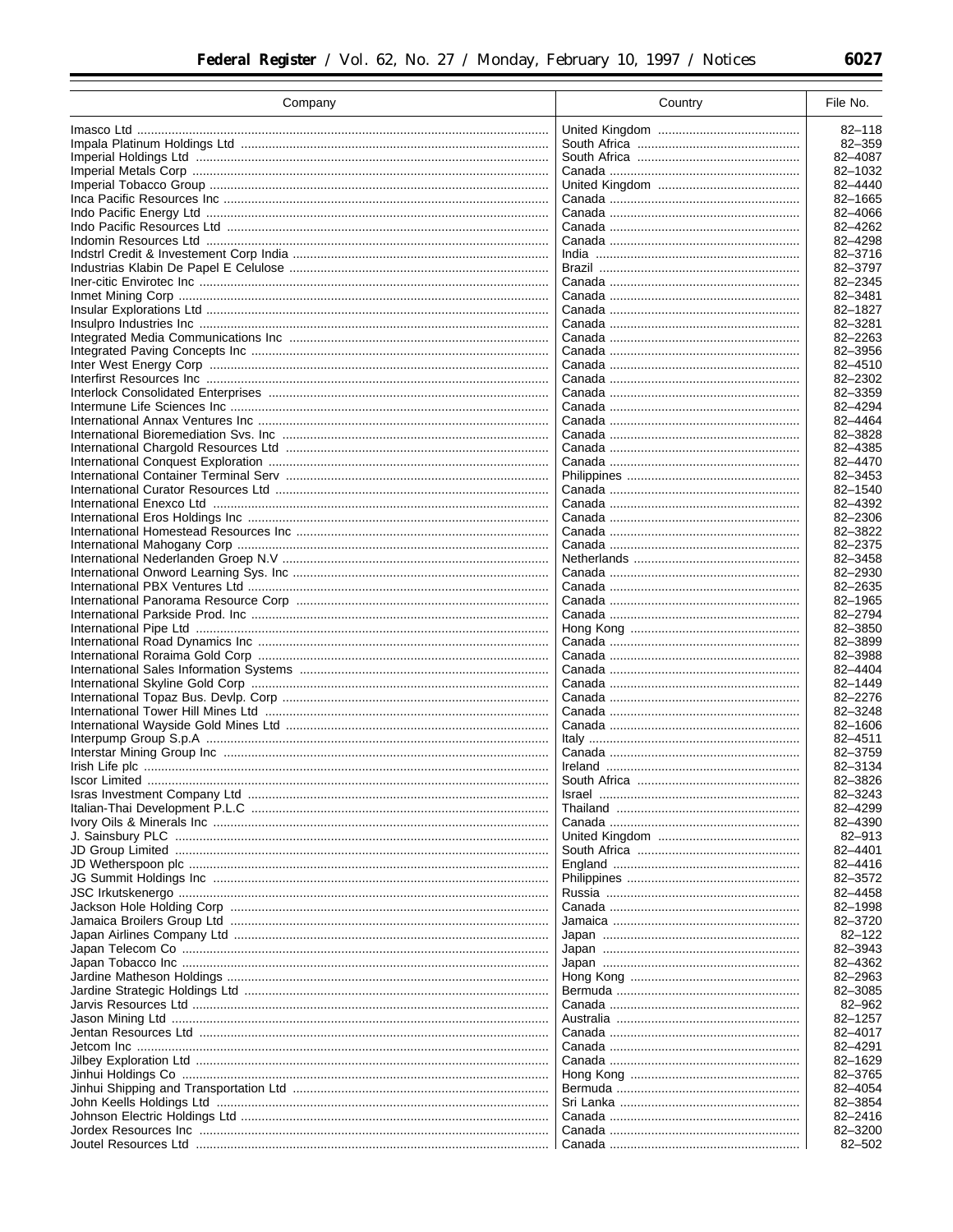| Company                                                | Country | File No.           |
|--------------------------------------------------------|---------|--------------------|
|                                                        |         | 82-4197            |
|                                                        |         | 82-3853            |
|                                                        |         | 82-4297            |
|                                                        |         | 82-2319            |
|                                                        |         | 82-3592            |
|                                                        |         | 82-4389            |
|                                                        |         | 82-3389            |
|                                                        |         | 82-4013            |
|                                                        |         | 82-2441            |
|                                                        |         | 82-4145            |
|                                                        |         | 82-2564            |
|                                                        |         | 82-666             |
|                                                        |         | $82 - 23$          |
|                                                        |         | 82-4468            |
|                                                        |         | 82-3271            |
|                                                        |         | 82-3205            |
|                                                        |         | 82-2351            |
|                                                        |         | 82-4172            |
|                                                        |         | 82-3308            |
|                                                        |         | 82-4082            |
|                                                        |         | 82-968             |
|                                                        |         | 82-1969            |
|                                                        |         | $82 - 220$         |
|                                                        |         | 82-188             |
|                                                        |         | 82-3017            |
|                                                        |         | $82 - 205$         |
|                                                        |         | 82-4347            |
|                                                        |         | 82-3371            |
|                                                        |         | 82-4210            |
|                                                        |         | 82-3829            |
|                                                        |         | 82-4154            |
|                                                        |         | 82-1306            |
|                                                        |         | 82-2740            |
|                                                        |         | 82-4447            |
|                                                        |         | 82-4480            |
|                                                        |         | 82-3871            |
|                                                        |         | 82-4029            |
|                                                        |         | 82-4191            |
|                                                        |         | 82-1496            |
|                                                        |         | 82-1571            |
|                                                        |         | 82-3369            |
|                                                        |         | 82-3878            |
|                                                        |         | 82-1356            |
|                                                        |         | 82-3640            |
|                                                        |         | 82-3664            |
|                                                        |         | 82-3950            |
|                                                        |         | 82-4174<br>82-3498 |
|                                                        |         |                    |
|                                                        |         | 82-3207            |
| Leslie Gold Mines Ltd …………………………………………………………………………………… |         | $82 - 223$         |
|                                                        |         | 82-3590            |
|                                                        |         | 82-3255            |
|                                                        |         | 82-4156            |
|                                                        |         | 82-3342<br>82-4512 |
|                                                        |         | 82-4125            |
|                                                        |         | 82-3037            |
|                                                        |         |                    |
|                                                        |         | $82 - 191$         |
|                                                        |         | 82-4505<br>82-2297 |
|                                                        |         | 82-1756            |
|                                                        |         | 82-4006            |
|                                                        |         |                    |
|                                                        |         | 82-4004<br>82-3903 |
|                                                        |         | 82-312             |
|                                                        |         | 82-3512            |
|                                                        |         | $82 - 173$         |
|                                                        |         | 82-4358            |
|                                                        |         | 82-4479            |
|                                                        |         | 82-4095            |
|                                                        |         | 82-3751            |
|                                                        |         | 82-2955            |
|                                                        |         | 82-4232            |
|                                                        |         | 82-4240            |
|                                                        |         |                    |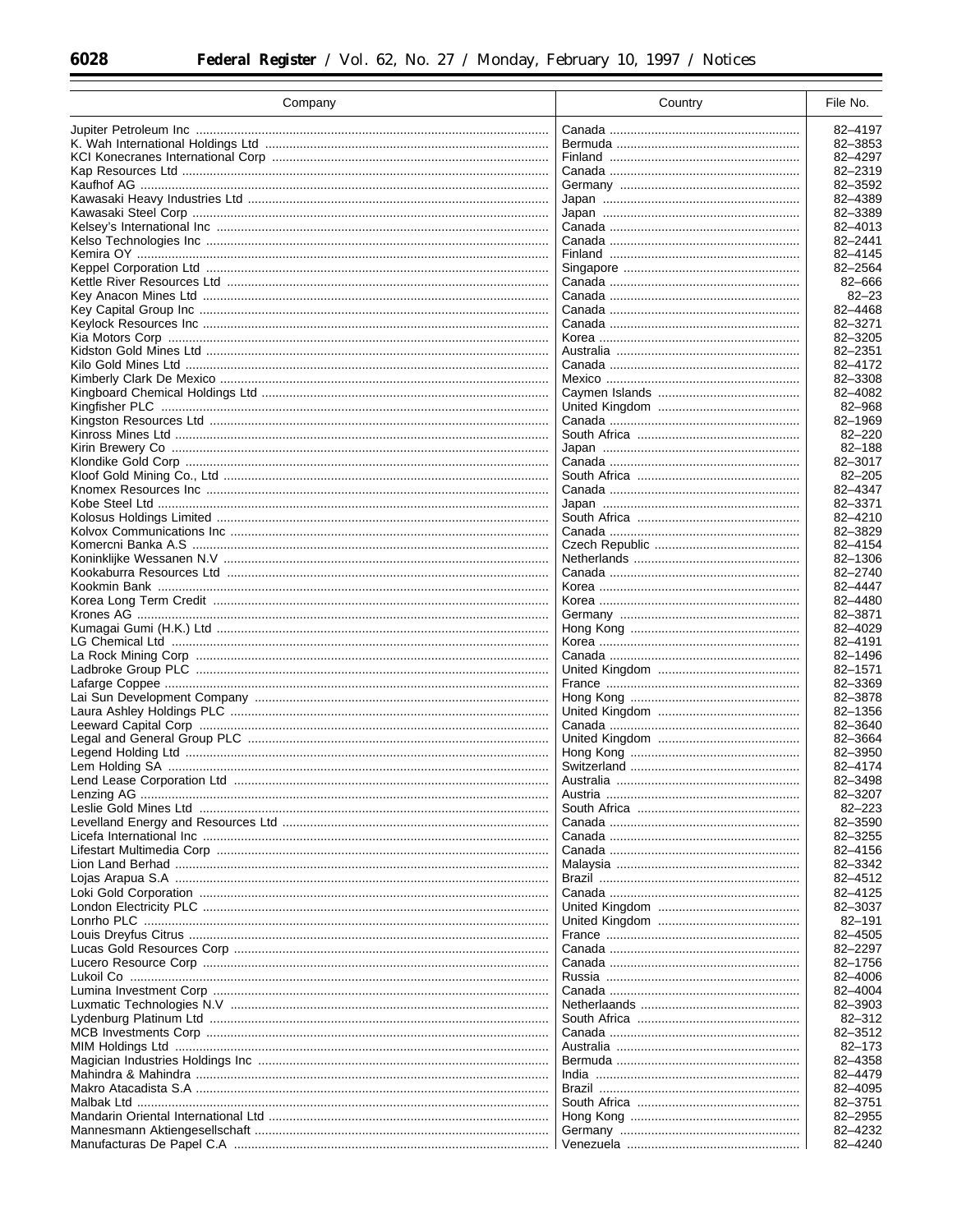| Company    | Country | File No.           |
|------------|---------|--------------------|
|            |         | 82-4310            |
|            |         | 82-4069            |
|            |         | 82-1961            |
|            |         | 82-616             |
|            |         | 82-1214            |
|            |         | 82-4318            |
|            |         | 82-3061            |
|            |         | 82-4052            |
|            |         | 82-4155            |
|            |         | 82-4289            |
|            |         | 82-4452            |
|            |         | 82-4178            |
|            |         | 82-4415            |
|            |         | 82-4365            |
|            |         | 82-4279            |
|            |         | 82-4049            |
|            |         | 82-3696            |
|            |         | 82-4281            |
|            |         | 82-3076            |
|            |         | 82-4361            |
|            |         | 82-4160            |
|            |         | 82-2227            |
|            |         | 82-3471            |
|            |         | 82-4444            |
|            |         | 82-4119            |
|            |         | 82-2682            |
|            |         | 82-1191            |
|            |         | 82-3784            |
|            |         | 82-4224<br>82-2954 |
|            |         | 82-3999            |
|            |         | 82-3970            |
|            |         | 82-1235            |
|            |         | 82-1201            |
|            |         | 82-1753            |
|            |         | 82-4131            |
|            |         | 82-2260            |
|            |         | 82-2292            |
|            |         | 82-4450            |
|            |         | 82-4354            |
|            |         | 82-2876            |
|            |         | 82-3714            |
|            |         | 82-3980            |
|            |         | 82-2618            |
|            |         | 82-3764            |
|            |         | 82-4222            |
|            |         | 82-4207            |
|            |         | 82-4438            |
|            |         | 82-3753            |
|            |         | 82-3893            |
| Nestle S.A |         | 82-1252            |
|            |         | 82-4367            |
|            |         | 82-3787            |
|            |         | 82-3786            |
|            |         | 82-4112            |
|            |         | 82-2971            |
|            |         | 82-4218<br>82-4123 |
|            |         |                    |
|            |         | 82-2993<br>82-4400 |
|            |         | 82-4413            |
|            |         | 82-2459            |
|            |         | $82 - 207$         |
|            |         | 82-4442            |
|            |         | 82-3872            |
|            |         | 82-3329            |
|            |         | 82-3934            |
|            |         | 82-4184            |
|            |         | 82-4270            |
|            |         | 82-1975            |
|            |         | 82-2304            |
|            |         | 82-2531            |
|            |         | 82-2813            |
|            |         | 82-3039            |
|            |         |                    |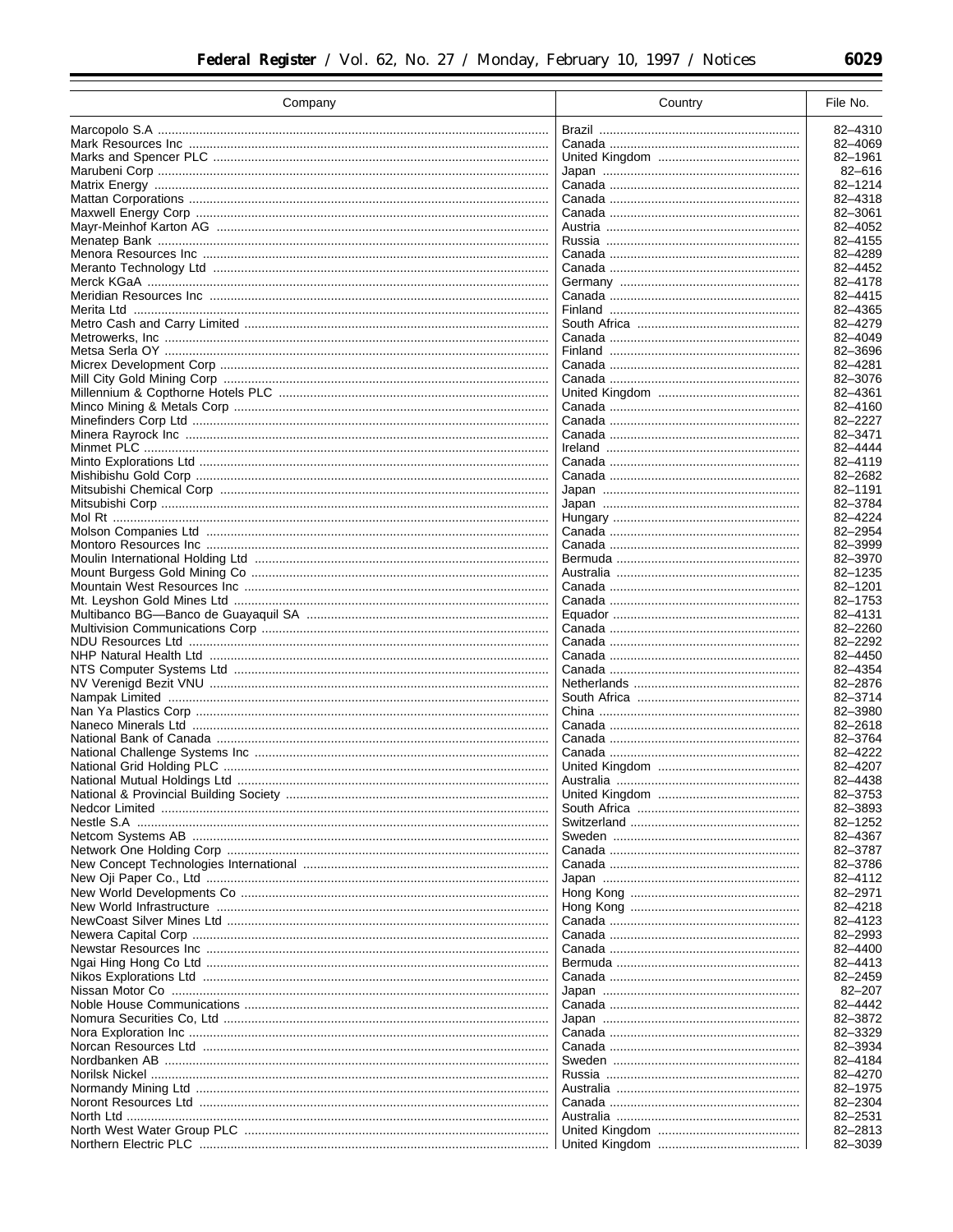| Company                                                  | Country | File No.           |
|----------------------------------------------------------|---------|--------------------|
|                                                          |         | 82-3621            |
|                                                          |         | 82-4223            |
|                                                          |         | 82-4412            |
|                                                          |         | 82-4412            |
|                                                          |         | 82-1846            |
|                                                          |         | 82-4287            |
|                                                          |         | 82-4046            |
|                                                          |         | 82-3310            |
|                                                          |         | 82-4002<br>82-4055 |
|                                                          |         | 82-3326            |
|                                                          |         | 82-1170            |
|                                                          |         | 82-3735            |
|                                                          |         | 82-4509            |
|                                                          |         | 82-3107            |
|                                                          |         | 82-3946            |
|                                                          |         | 82-3998            |
|                                                          |         | 82-4061            |
|                                                          |         | 82-2238            |
|                                                          |         | 82-3587            |
|                                                          |         | 82-3680            |
|                                                          |         | 82-4148<br>82-4397 |
|                                                          |         | 82-4455            |
|                                                          |         | 82-4031            |
|                                                          |         | 82-4159            |
|                                                          |         | 82-3819            |
|                                                          |         | 82-2204            |
|                                                          |         | 82-3258            |
|                                                          |         | 82-3611            |
|                                                          |         | 82-2891            |
|                                                          |         | 82-2829            |
|                                                          |         | 82-1386            |
|                                                          |         | 82-3058            |
| Palmer Industries Ltd ………………………………………………………………………………………… |         | 82-1882<br>82-3223 |
|                                                          |         | 82-3917            |
|                                                          |         | 82-3597            |
|                                                          |         | 82-2207            |
|                                                          |         | 82-4090            |
|                                                          |         | 82-4217            |
|                                                          |         | 82-4350            |
|                                                          |         | 82-4019            |
|                                                          |         | 82-4393            |
|                                                          |         | 82-4405            |
|                                                          |         | 82-2083<br>82-4151 |
|                                                          |         | 82-1219            |
|                                                          |         | 82-3925            |
|                                                          |         | 82-4431            |
|                                                          |         | 82-1609            |
|                                                          |         | 82-4107            |
|                                                          |         | 82-4153            |
|                                                          |         | 82-4448            |
|                                                          |         | 82-4387            |
|                                                          |         | 82-3936            |
|                                                          |         | 82-4419            |
|                                                          |         | 82-4398            |
|                                                          |         | 82-2701<br>82-3985 |
|                                                          |         | 82-1952            |
|                                                          |         | 82-3260            |
|                                                          |         | 82-4275            |
|                                                          |         | 82-3756            |
|                                                          |         | 82-1489            |
|                                                          |         | $82 - 137$         |
|                                                          |         | 82-1716            |
|                                                          |         | 82-3892            |
|                                                          |         | 82-2617            |
|                                                          |         | 82-3424            |
|                                                          |         | 82-1503            |
|                                                          |         | 82-1243            |
|                                                          |         | 82-4446<br>82-1351 |
|                                                          |         |                    |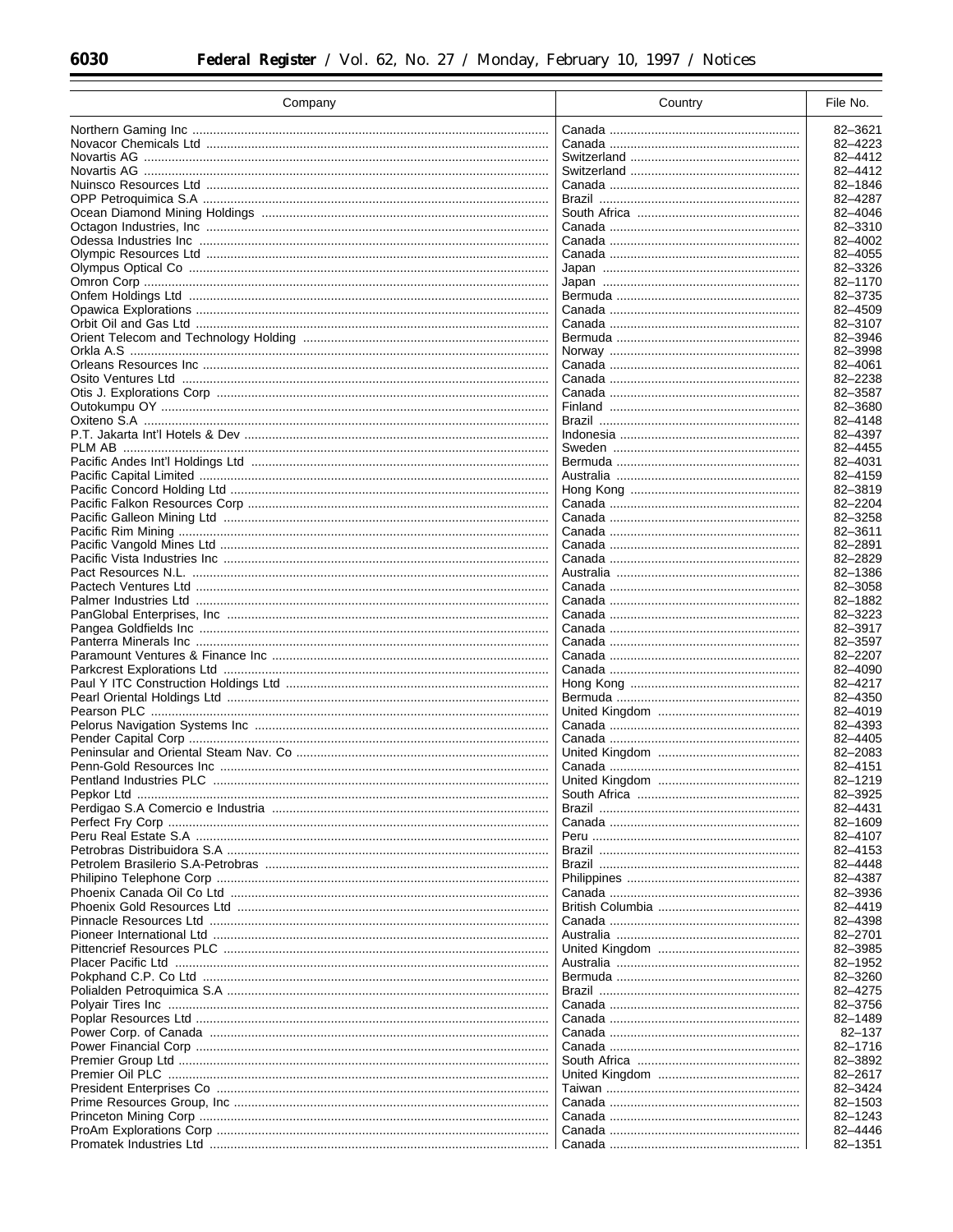| Company | Country | File No.            |
|---------|---------|---------------------|
|         |         | 82-4140             |
|         |         | 82-3895             |
|         |         | 82-1477             |
|         |         | 82-4369             |
|         |         | 82-4237             |
|         |         | 82-3761             |
|         |         | 82-3834             |
|         |         | 82-4077             |
|         |         | 82-4338             |
|         |         | 82-4340             |
|         |         | 82-4117             |
|         |         | 82-2629<br>82-4018  |
|         |         | 82-3251             |
|         |         | 82-4341             |
|         |         | 82-4282             |
|         |         | 82-4423             |
|         |         | 82-4216             |
|         |         | 82-3870             |
|         |         | $82 - 304$          |
|         |         | $82 - 267$          |
|         |         | 82-4463             |
|         |         | 82-378              |
|         |         | 82-3553             |
|         |         | 82-1762             |
|         |         | 82-1286<br>82-4280  |
|         |         | 82-4349             |
|         |         | 82-2254             |
|         |         | 82-3794             |
|         |         | 82-3560             |
|         |         | 82-3300             |
|         |         | 82-3760             |
|         |         | 82-4166             |
|         |         | 82-3806             |
|         |         | 82-3229             |
|         |         | 82-1365             |
|         |         | $82 - 3$<br>82-3942 |
|         |         | 82-2832             |
|         |         | 82-2159             |
|         |         | 82-2945             |
|         |         | 82-3315             |
|         |         | 82-4504             |
|         |         | 82-2821             |
|         |         | 82-4364             |
|         |         | 82-4259             |
|         |         | 82-4457             |
|         |         | 82-2020             |
|         |         | 82-1648<br>82-1056  |
|         |         | 82-4388             |
|         |         | 82-4149             |
|         |         | $82 - 241$          |
|         |         | 82-4045             |
|         |         | 82-3856             |
|         |         | 82-4094             |
|         |         | 82-4241             |
|         |         | 82-3055             |
|         |         | 82-842              |
|         |         | 82-3109             |
|         |         | 82-4091             |
|         |         | 82-306<br>82-4476   |
|         |         | 82-3156             |
|         |         | 82-1463             |
|         |         | $82 - 34$           |
|         |         | $82 - 264$          |
|         |         | 82-1857             |
|         |         | 82-3692             |
|         |         | $82 - 631$          |
|         |         | 82-4255             |
|         |         | 82-4231             |
|         |         | 82-4406             |
|         |         |                     |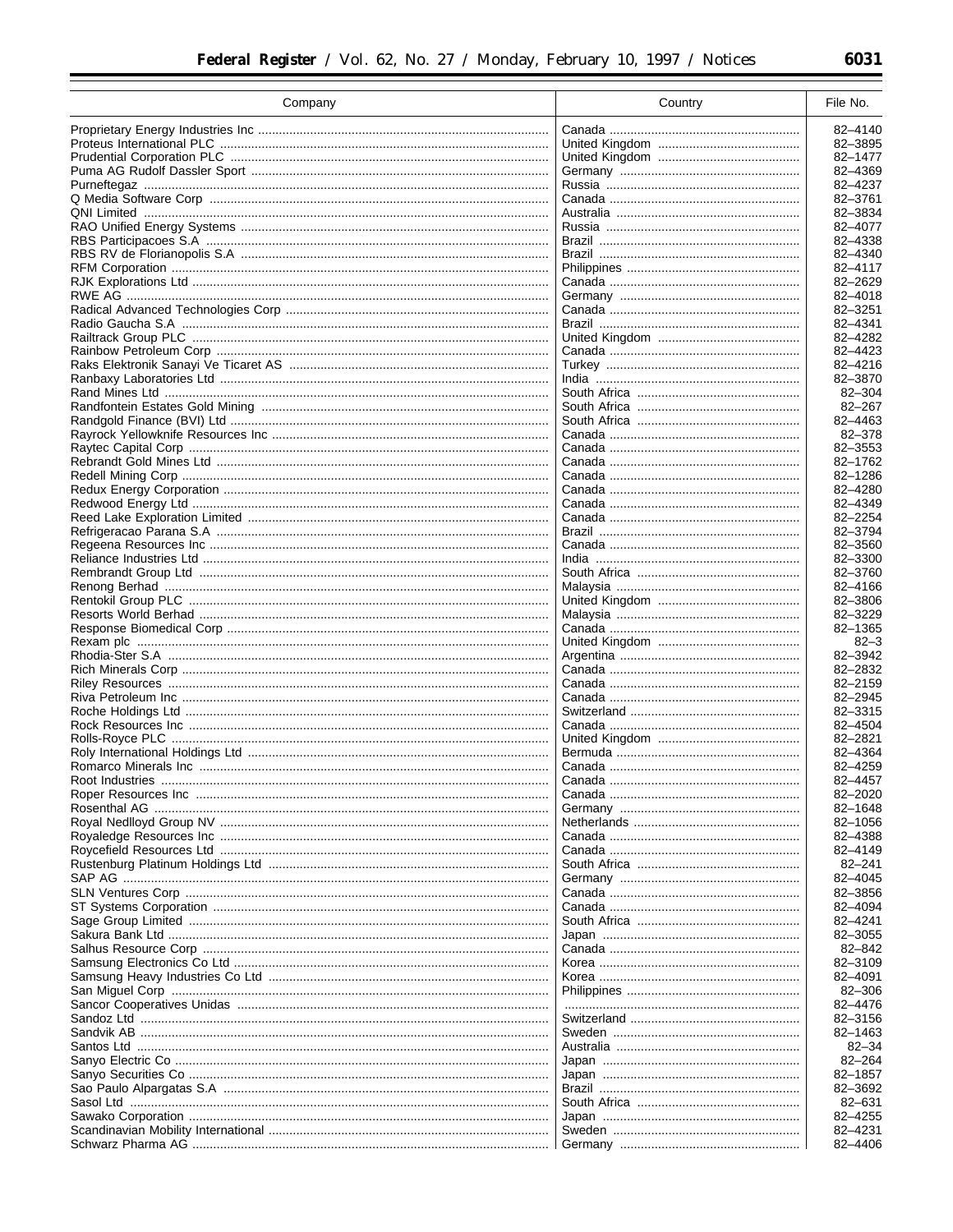| Company | Country | File No.           |
|---------|---------|--------------------|
|         |         | 82-4238            |
|         |         | 82-3099            |
|         |         | 82-3100            |
|         |         | 82-4220            |
|         |         | 82-1278            |
|         |         | 82-1529            |
|         |         | 82-2942            |
|         |         | 82-4303            |
|         |         | 82-875             |
|         |         | 82-3914            |
|         |         | 82-4449            |
|         |         | 82-3898            |
|         |         | 82-4101            |
|         |         | 82-2760            |
|         |         | 82-4382            |
|         |         | 82-4037            |
|         |         | 82-4146            |
|         |         | 82-4190            |
|         |         | 82-4459            |
|         |         | 82-1116            |
|         |         | 82-3783            |
|         |         | 82-3311            |
|         |         | 82-3815            |
|         |         | 82-3357            |
|         |         | 82-4345            |
|         |         | 82-4396            |
|         |         | 82-4328            |
|         |         | 82-2142            |
|         |         | $82 - 73$          |
|         |         | 82-894             |
|         |         | 82-1651            |
|         |         | $82 - 478$         |
|         |         | 82-3838            |
|         |         | 82-3622            |
|         |         | 82-1979            |
|         |         | 82-3918            |
|         |         | 82-3848            |
|         |         | 82-3721<br>82-3551 |
|         |         | 82-4051            |
|         |         | 82-3501            |
|         |         | 82-4161            |
|         |         | 82-3448            |
|         |         | 82-1039            |
|         |         | 82-4408            |
|         |         | 82-303             |
|         |         | $82 - 59$          |
|         |         | 82-3327            |
|         |         | 82-3031            |
|         |         | 82-2692            |
|         |         | 82-3658            |
|         |         | 82-353             |
|         |         | 82-2797            |
|         |         | 82-197             |
|         |         | 82-3005            |
|         |         | 82-4312            |
|         |         | 82-3599            |
|         |         | 82-4391            |
|         |         | 82-4356            |
|         |         | 82-3747            |
|         |         | 82-3809            |
|         |         | 82-4014            |
|         |         | 82-3896            |
|         |         | 82-4264            |
|         |         | 82-3933            |
|         |         | 82-4200            |
|         |         | 82-3605            |
|         |         | 82-4167            |
|         |         | 82-3654            |
|         |         | 82-3594            |
|         |         | 82-3755            |
|         |         | 82-3444            |
|         |         | 82-4300            |
|         |         | 82-4070            |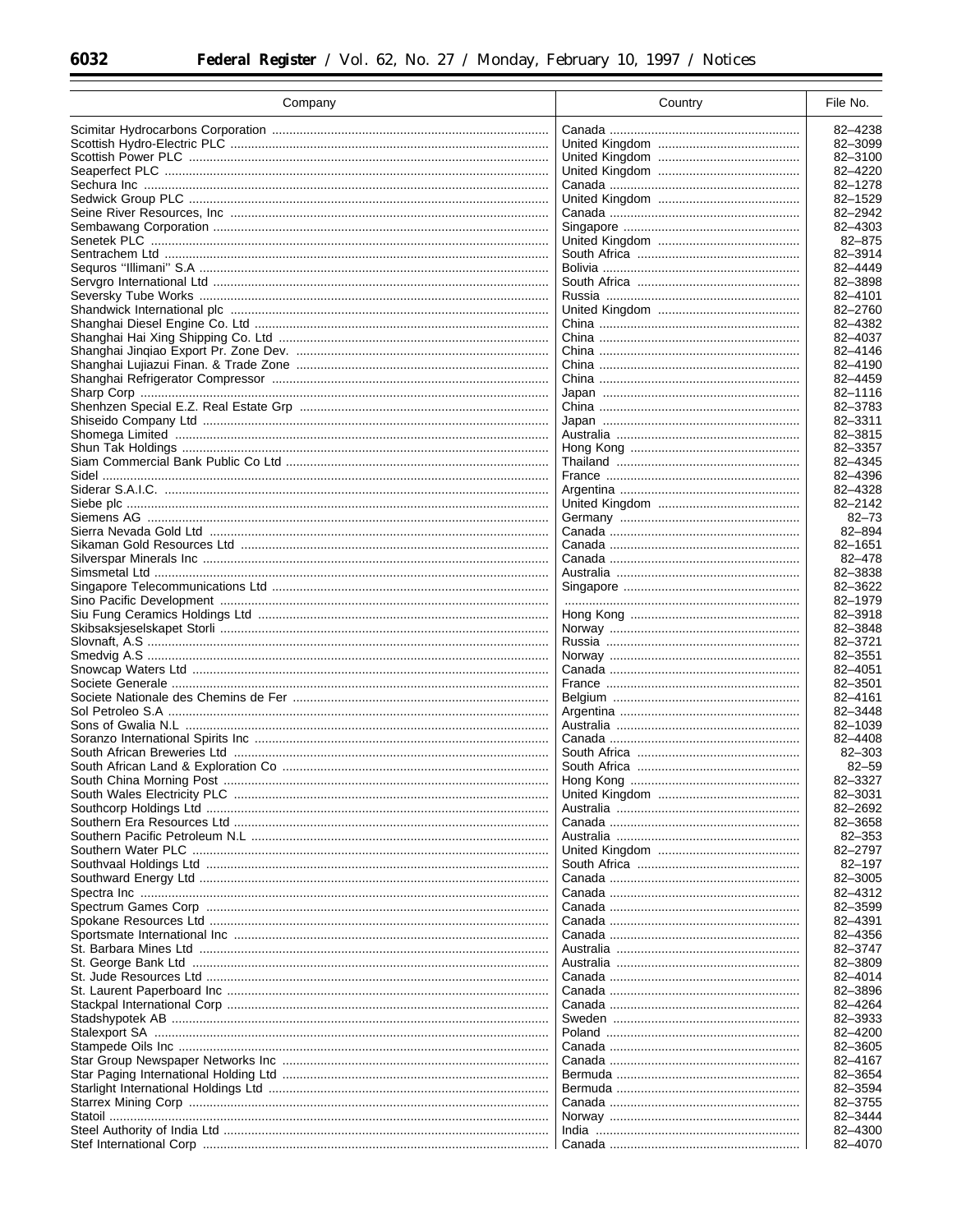| Company | Country | File No.              |
|---------|---------|-----------------------|
|         |         | 82-301                |
|         |         | 82-2062               |
|         |         | 82-4464               |
|         |         | 82-976                |
|         |         | 82-3284               |
|         |         | 82-2659               |
|         |         | 82-3585               |
|         |         | 82-2295               |
|         |         | 82-883                |
|         |         | 82-3653<br>82-4395    |
|         |         | 82-3507               |
|         |         | 82-2922               |
|         |         | 82-1755               |
|         |         | 82-3164               |
|         |         | 82-3593               |
|         |         | 82-763                |
|         |         | 82-4092               |
|         |         | 82-4495               |
|         |         | 82-2184               |
|         |         | 82-3567               |
|         |         | 82-4248<br>$82 - 862$ |
|         |         | 82-4351               |
|         |         | 82-4407               |
|         |         | 82-4235               |
|         |         | 82-3841               |
|         |         | 82-3528               |
|         |         | 82-3710               |
|         |         | 82-3446               |
|         |         | 82-4496               |
|         |         | 82-3813               |
|         |         | 82-3768               |
|         |         | 82-3704<br>82-3733    |
|         |         | 82-905                |
|         |         | 82-4226               |
|         |         | 82-3959               |
|         |         | 82-3648               |
|         |         | 82-1266               |
|         |         | 82-1493               |
|         |         | 82-3620               |
|         |         | 82-4339               |
|         |         | 82-1072               |
|         |         | 82-3562               |
|         |         | 82-3677<br>82-2973    |
|         |         | 82-2298               |
|         |         | 82-3277               |
|         |         | 82-1394               |
|         |         | 82-4108               |
|         |         | 82-3744               |
|         |         | 82-3892               |
|         |         | 82-4441               |
|         |         | 82-4488               |
|         |         | 82-3430               |
|         |         | 82-4462               |
|         |         | 82-2966<br>82-3699    |
|         |         | 82-3624               |
|         |         | 82-4256               |
|         |         | 82-3334               |
|         |         | 82-1285               |
|         |         | 82-2694               |
|         |         | 82-4434               |
|         |         | 82-4314               |
|         |         | 82-4417               |
|         |         | 82-1172               |
|         |         | $82 - 208$            |
|         |         | 82-2595               |
|         |         | 82-1692               |
|         |         | 82-4011<br>82-3845    |
|         |         | 82-1384               |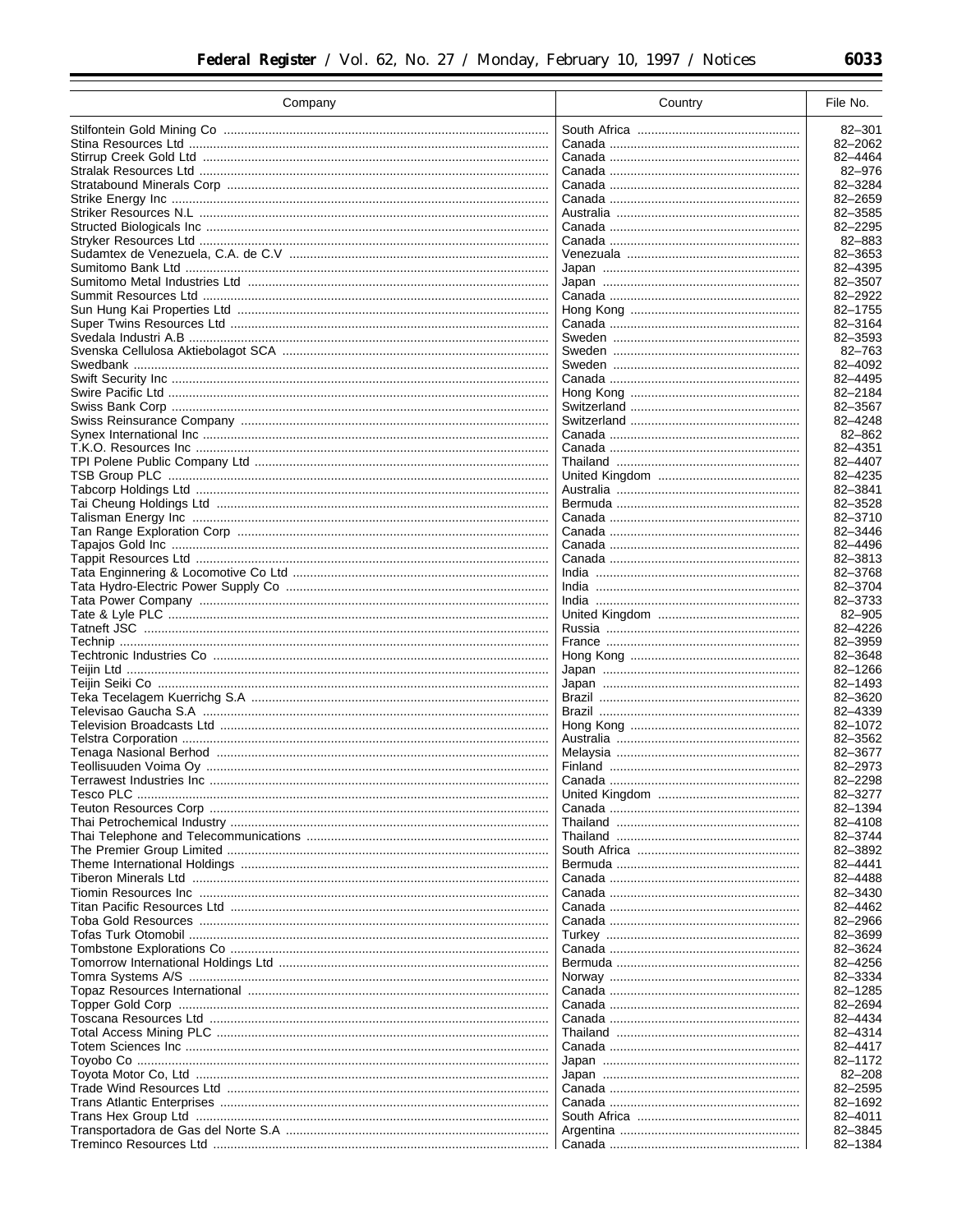| Company | Country | File No.              |
|---------|---------|-----------------------|
|         |         | 82-4501               |
|         |         | 82-1833               |
|         |         | 82-3043               |
|         |         | 82-2127               |
|         |         | 82-3511               |
|         |         | 82-4265               |
|         |         | 82-2476               |
|         |         | 82-3503               |
|         |         | 82-3700<br>82-1443    |
|         |         | 82-4021               |
|         |         | 82-4152               |
|         |         | 82-3297               |
|         |         | 82-3881               |
|         |         | 82-4260               |
|         |         | 82-4333               |
|         |         | 82-1601               |
|         |         | 82-4436<br>82-3353    |
|         |         | 82-3804               |
|         |         | $82 - 236$            |
|         |         | 82-3079               |
|         |         | 82-3816               |
|         |         | 82-3859               |
|         |         | 82-2180               |
|         |         | 82-4180               |
|         |         | 82-4331               |
|         |         | 82-2570<br>$82 - 828$ |
|         |         | 82-4502               |
|         |         | 82-4346               |
|         |         | 82-3290               |
|         |         | 82-4198               |
|         |         | 82-3902               |
|         |         | 82-3952               |
|         |         | 82-3910<br>$82 - 56$  |
|         |         | 82-3478               |
|         |         | 82-4473               |
|         |         | 82-3820               |
|         |         | 82-4372               |
|         |         | $82 - 816$            |
|         |         | $82 - 145$<br>82-4381 |
|         |         | 82-4516               |
|         |         | 82-4343               |
|         |         | 82-1193               |
|         |         | 82-1359               |
|         |         | 82-4176               |
|         |         | 82-1743               |
|         |         | 82-2188               |
|         |         | 82-3462<br>82-3565    |
|         |         | 82-2369               |
|         |         | 82-4324               |
|         |         | 82-2008               |
|         |         | 82-3740               |
|         |         | 82-3975               |
|         |         | $82 - 314$            |
|         |         | $82 - 268$            |
|         |         | 82-1446               |
|         |         | $82 - 58$<br>82-2637  |
|         |         | 82-1088               |
|         |         | 82-3116               |
|         |         | 82-3304               |
|         |         | 82-3875               |
|         |         | 82-2850               |
|         |         | 82-4460               |
|         |         | 82-4316               |
|         |         | 82-3146<br>82-3843    |
|         |         | 82-561                |
|         |         | $82 - 221$            |